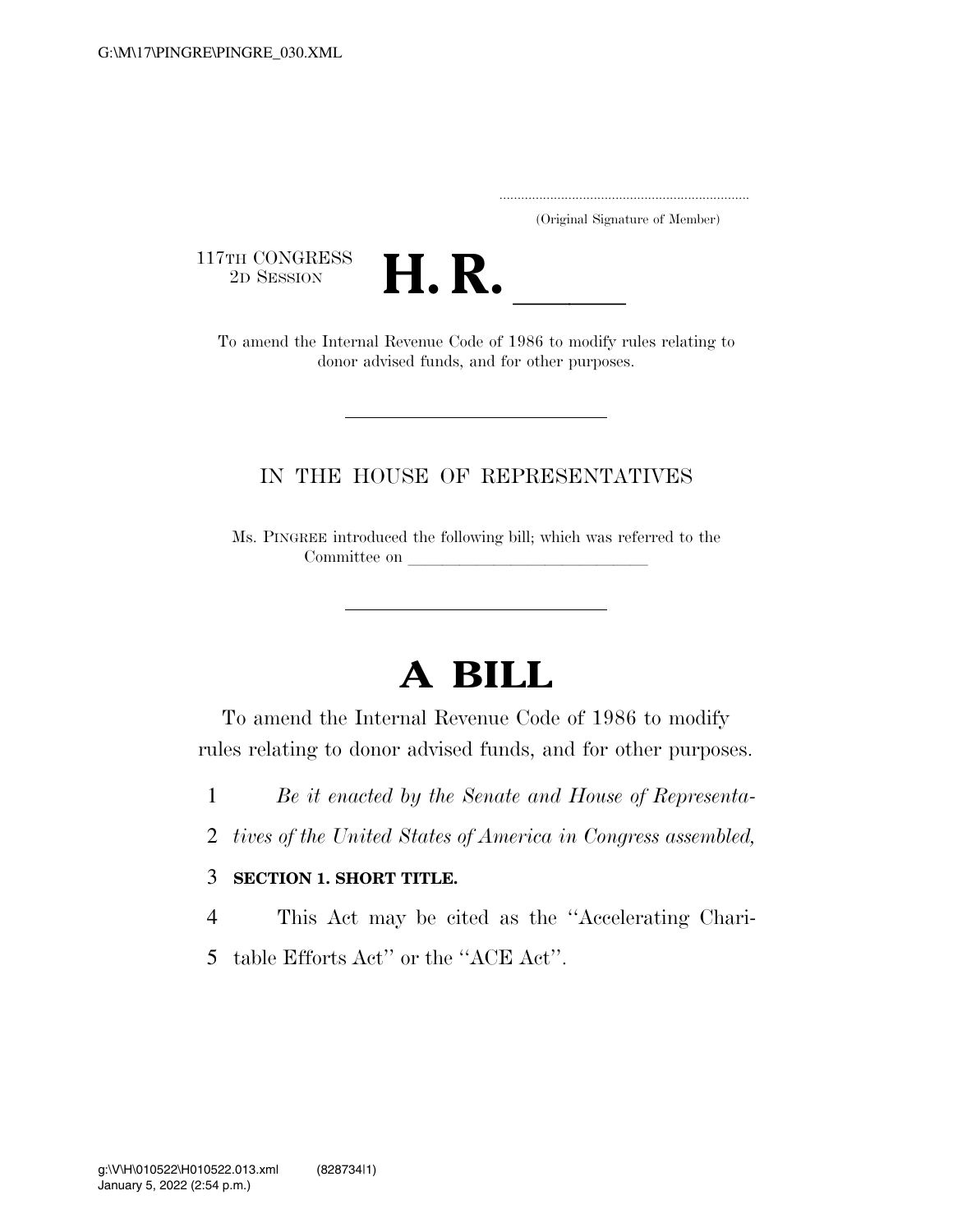| 1              | SEC. 2. ADDITIONAL RESTRICTIONS ON DEDUCTIONS FOR      |
|----------------|--------------------------------------------------------|
| $\overline{2}$ | CONTRIBUTIONS TO DONOR ADVISED FUNDS.                  |
| 3              | (a) LIMITATION ON DEDUCTION.—Section $170(f)$ of       |
| 4              | the Internal Revenue Code of 1986 is amended by adding |
| 5              | at the end the following new paragraph:                |
| 6              | "(19) TIME FOR DEDUCTION OF CONTRIBU-                  |
| 7              | TIONS TO DONOR ADVISED FUNDS.-                         |
| 8              | "(A) NONQUALIFIED DONOR<br><b>ADVISED</b>              |
| 9              | FUNDS.                                                 |
| 10             | "(i) IN GENERAL.—In the case of a                      |
| 11             | contribution to a donor advised fund (as               |
| 12             | defined in section $4966(d)(2)$ ) which is not         |
| 13             | a qualified donor advised fund or a quali-             |
| 14             | fied community foundation donor advised                |
| 15             | $fund$ —                                               |
| 16             | $\lq\lq$ (I) in the case of any contribu-              |
| 17             | tion of property other than eash, no                   |
| 18             | deduction shall be allowed under this                  |
| 19             | section unless the sponsoring organi-                  |
| 20             | zation sells such property for cash,                   |
| 21             | "(II) no deduction shall be al-                        |
| 22             | lowed under this section for any con-                  |
| 23             | tribution before the taxable year that                 |
| 24             | includes the date on which the spon-                   |
| 25             | soring organization makes a quali-                     |
| 26             | fying distribution of such contribution                |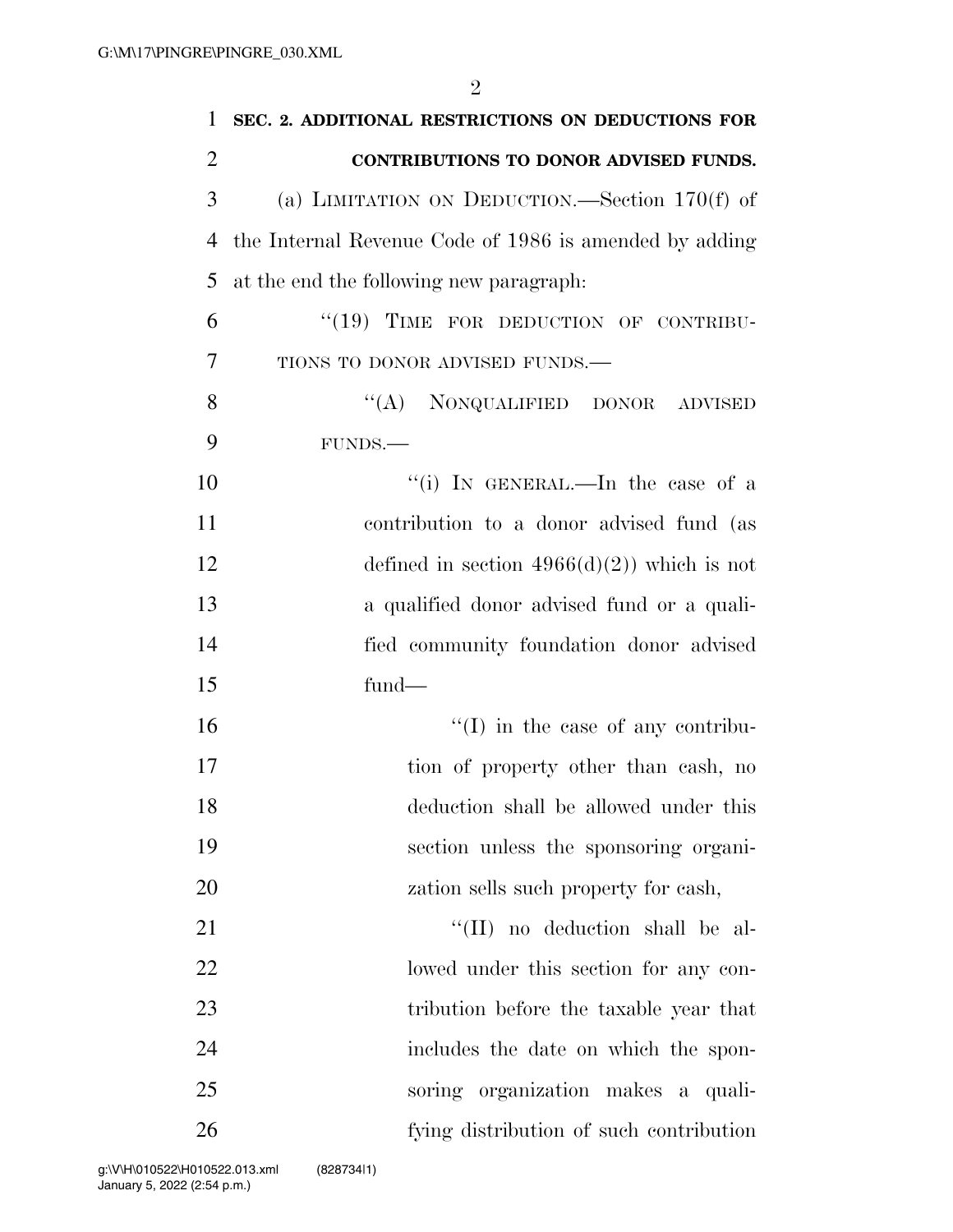| $\mathbf{1}$   | (or the proceeds from the sale of such         |
|----------------|------------------------------------------------|
| $\overline{2}$ | contribution), and                             |
| 3              | "(III) the amount of the deduc-                |
| $\overline{4}$ | tion shall be equal to the amount of           |
| 5              | the qualifying distribution.                   |
| 6              | QUALIFYING DISTRIBUTION.-<br>``(ii)            |
| 7              | For purposes of this subparagraph, the         |
| 8              | term 'qualifying distribution' means any       |
| 9              | distribution which is not a taxable distribu-  |
| 10             | tion (as defined in section $4966(c)$ , deter- |
| 11             | mined without regard to paragraph $(2)(C)$     |
| 12             | thereof).                                      |
| 13             | ORDERING RULE.-For<br>``(iii)<br>pur-          |
| 14             | poses of this subparagraph, distributions      |
| 15             | shall be treated as made from contribu-        |
| 16             | tions (and any earnings attributable there-    |
| 17             | to) on a first-in, first-out basis.            |
| 18             | "(B) NONPUBLICLY TRADED ASSETS OF              |
| 19             | QUALIFIED DONOR ADVISED FUNDS.-                |
| 20             | "(i) IN GENERAL.—In the case of a              |
| 21             | contribution of a non-publicly traded asset    |
| 22             | to a qualified donor advised fund or a         |
| 23             | qualified community foundation donor ad-       |
| 24             | vised fund—                                    |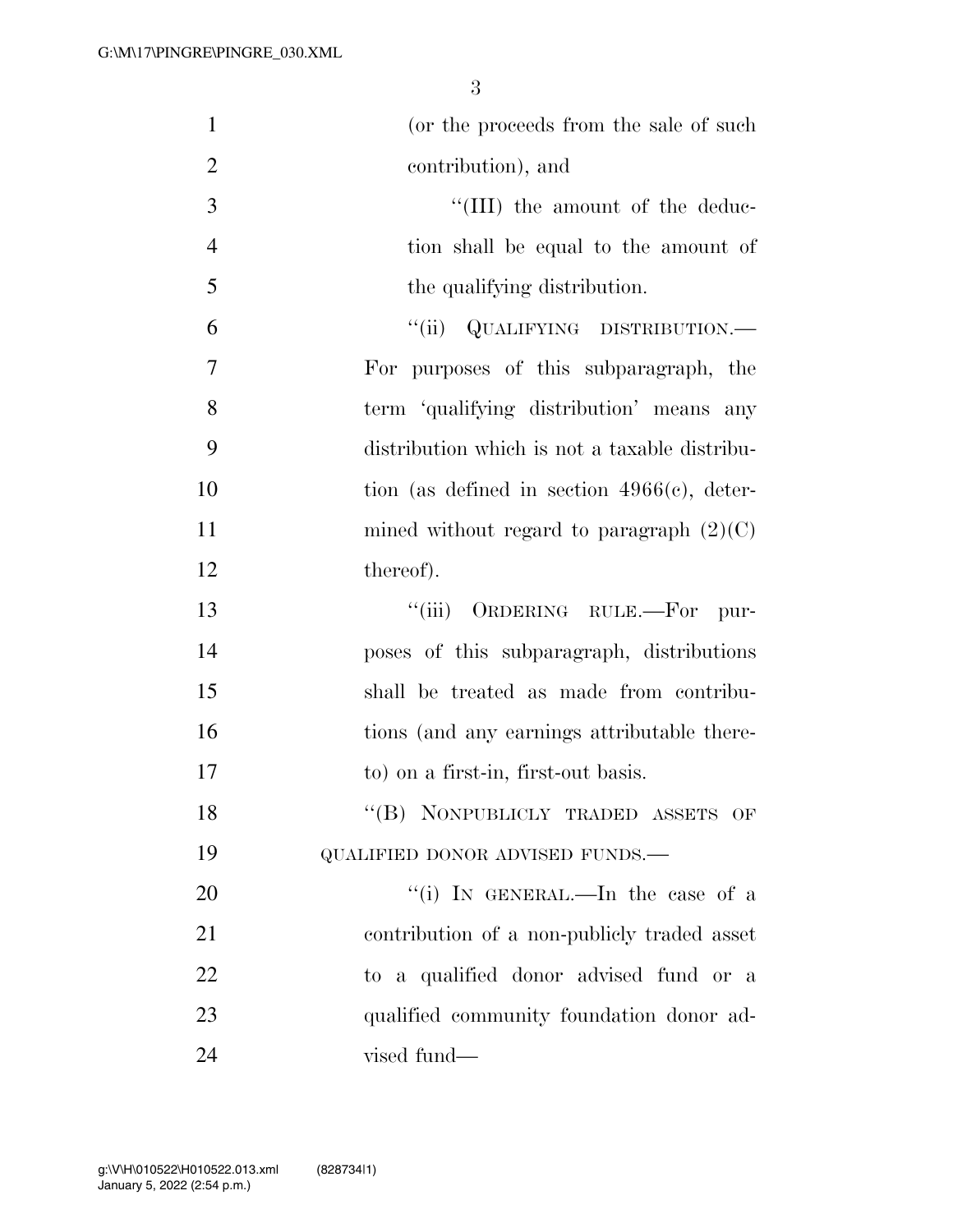| $\mathbf{1}$   | $\lq\lq$ (I) no deduction shall be al-      |
|----------------|---------------------------------------------|
| $\overline{2}$ | lowed under this section for any tax-       |
| 3              | able year before the taxable year that      |
| $\overline{4}$ | includes the date on which the spon-        |
| 5              | soring organization sells the asset,        |
| 6              | and                                         |
| $\tau$         | $``(II)$ the amount of the deduc-           |
| 8              | tion allowed under subsection (a) shall     |
| 9              | not exceed the amount of gross pro-         |
| 10             | ceeds received from such sale and           |
| 11             | eredited to the account or fund identi-     |
| 12             | fied with the taxpayer.                     |
| 13             | "(ii) NON-PUBLICLY TRADED                   |
| 14             | ASSET.—For purposes of this subpara-        |
| 15             | graph, the term 'non-publicly traded asset' |
| 16             | means any asset for which (as of the date   |
| 17             | of the contribution) market quotations are  |
| 18             | not readily available on an established se- |
| 19             | curities market.                            |
| 20             | "(C) CONTEMPORANEOUS WRITTEN AC-            |
| 21             | KNOWLEDGEMENT.-                             |
| 22             | "(i) IN GENERAL.—In the case of a           |
| 23             | contribution described in subparagraph (A)  |
| 24             | or (B), no deduction shall be allowed under |
| 25             | subsection (a) for such contribution unless |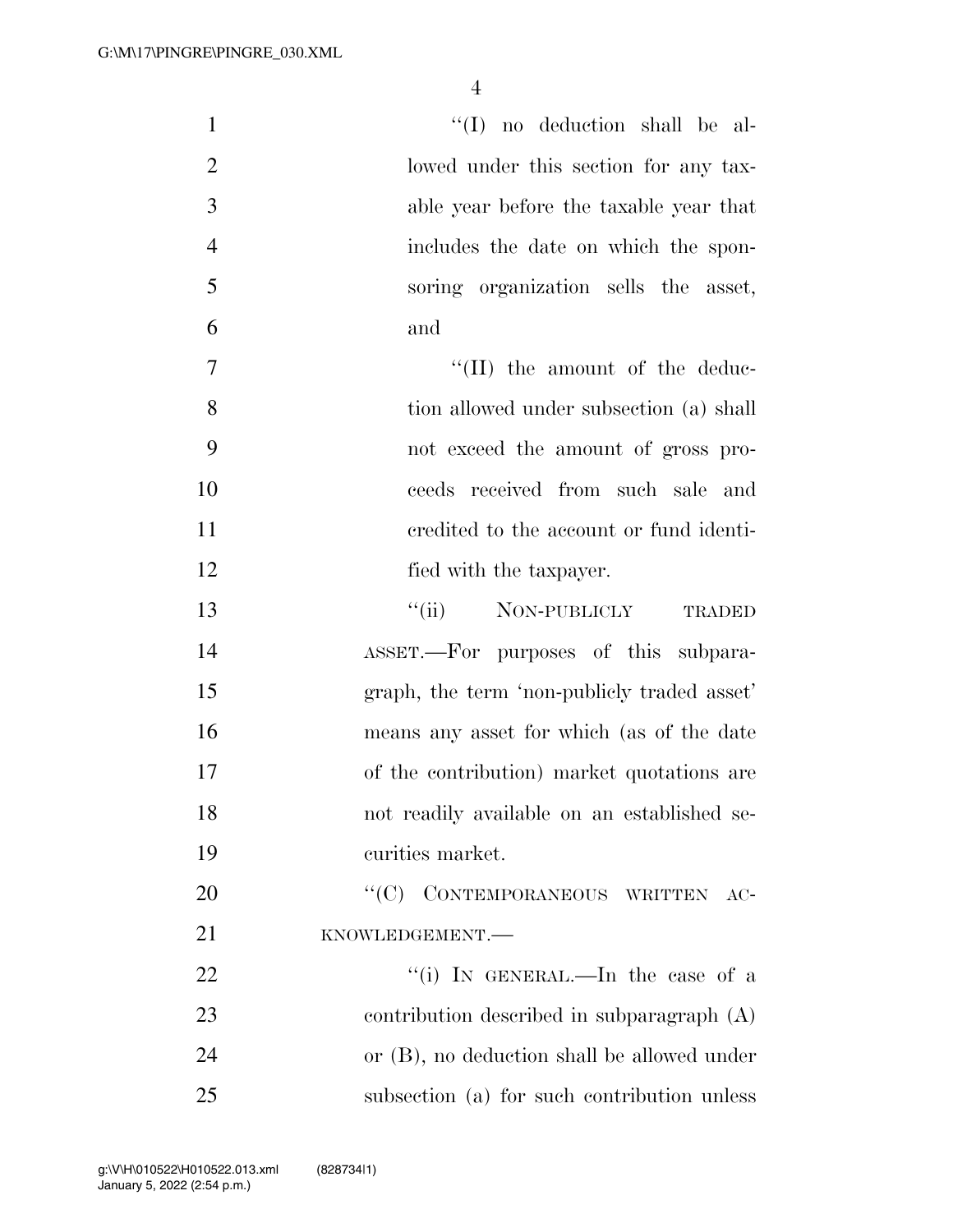| $\mathbf{1}$   | the taxpayer substantiates the contribution |
|----------------|---------------------------------------------|
| $\overline{2}$ | by a contemporaneous written acknowl-       |
| 3              | edgement of the contribution by the spon-   |
| $\overline{4}$ | soring organization that meets the require- |
| 5              | ments of clause (ii).                       |
| 6              | "(ii) CONTENT OF ACKNOWLEDGE-               |
| 7              | MENT.—An acknowledgement meets the          |
| 8              | requirements of this subparagraph if it in- |
| 9              | cludes the following information:           |
| 10             | $\lq\lq$ (I) The name of the donor.         |
| 11             | "(II) In the case of a contribu-            |
| 12             | tion described in subparagraph $(A)$ —      |
| 13             | "(aa) if such contribution is               |
| 14             | in subparagraph<br>described                |
| 15             | $(A)(i)(I)$ , a certification that the      |
| 16             | asset was sold for eash and the             |
| 17             | amount of cash received in such             |
| 18             | sale, and                                   |
| 19             | "(bb) a certification that a                |
| 20             | qualifying distribution has been            |
| 21             | made from such contribution (or             |
| 22             | the proceeds from the sale of               |
| 23             | such contribution), an identifica-          |
| 24             | tion of the amount of such quali-           |
| 25             | fying distribution, and a state-            |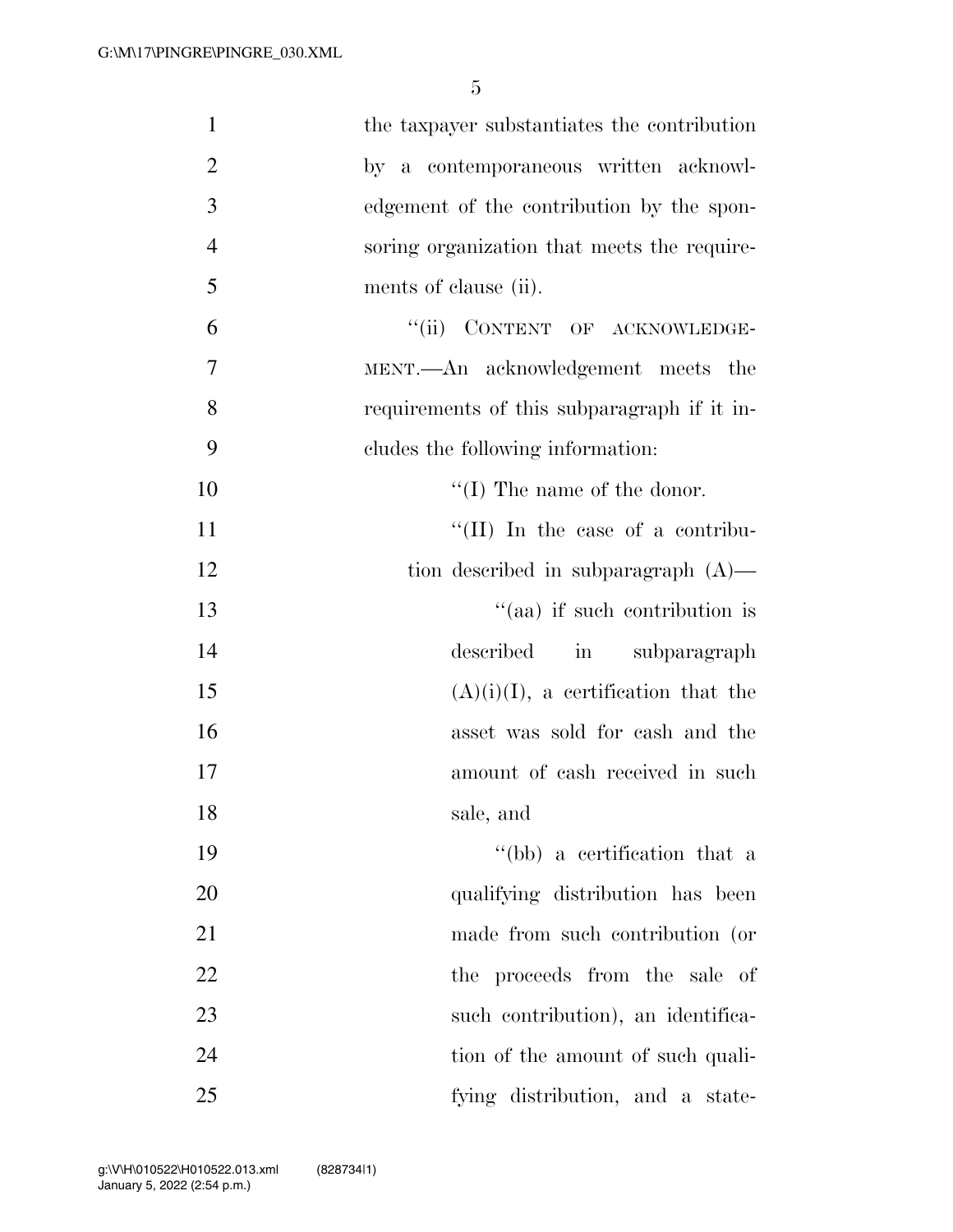| $\mathbf{1}$   | ment that the deductible amount            |
|----------------|--------------------------------------------|
| $\overline{2}$ | may not exceed the amount of               |
| 3              | such qualifying distribution.              |
| $\overline{4}$ | "(III) In the case of a contribu-          |
| 5              | tion described in subparagraph (B), a      |
| 6              | certification that the asset was sold      |
| $\overline{7}$ | and the amount of the gross proceeds       |
| 8              | received from such sale and credited       |
| 9              | to the account or fund of the tax-         |
| 10             | payer, together with a statement that      |
| 11             | the deductible amount may not exceed       |
| 12             | the amount of the gross proceeds re-       |
| 13             | ceived from the sale of the asset and      |
| 14             | eredited to the account or fund of the     |
| 15             | taxpayer.                                  |
| 16             | "(iii) CONTEMPORANEOUS.—For pur-           |
| 17             | poses of clause (i), an acknowledgement    |
| 18             | shall be considered to be contemporaneous  |
| 19             | if the sponsoring organization provides it |
| 20             | within 30 days of—                         |
| 21             | $\lq\lq$ (I) in the case of a contribution |
| 22             | described in subparagraph $(A)$ , the      |
| 23             | date of the qualifying distribution,       |
| 24             | and                                        |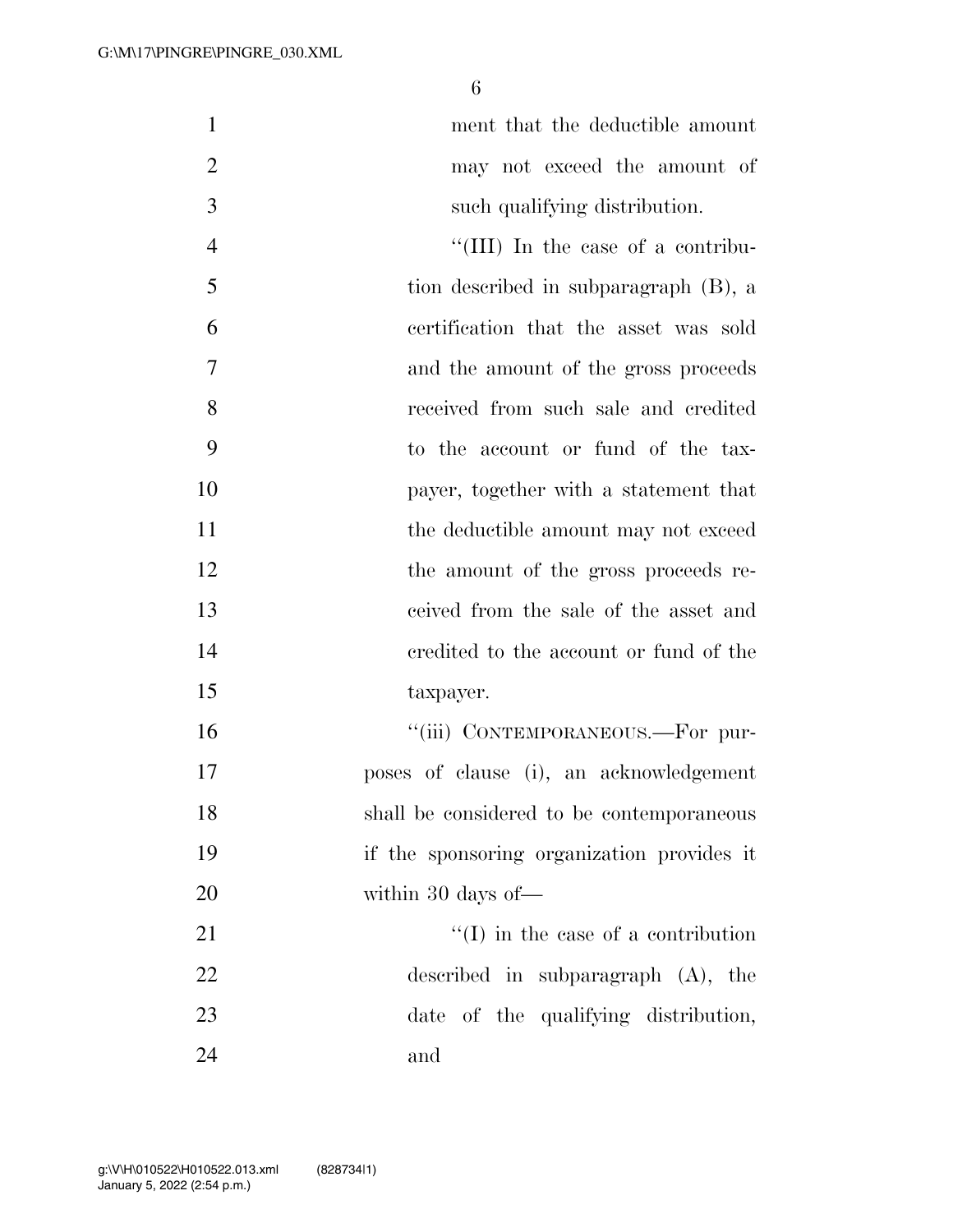| $\mathbf{1}$   | $\lq\lq$ (II) in the case of a contribu-           |
|----------------|----------------------------------------------------|
| $\overline{2}$ | tion described in subparagraph (B),                |
| 3              | the date that the gross proceeds from              |
| $\overline{4}$ | the sale of the asset are credited to              |
| 5              | the account or fund of the taxpayer.               |
| 6              | "(iv) INFORMATION TO SECRETARY.-                   |
| $\overline{7}$ | A sponsoring organization required to pro-         |
| 8              | vide an acknowledgement under this para-           |
| 9              | graph shall provide to the Secretary the in-       |
| 10             | formation contained in the acknowledge-            |
| 11             | ment. Such information shall be provided           |
| 12             | at such time and in such manner as the             |
| 13             | Secretary may prescribe.                           |
| 14             | "(D) QUALIFIED DONOR ADVISED FUND.—                |
| 15             | For purposes of this paragraph, the term           |
| 16             | 'qualified donor advised fund' means a donor       |
| 17             | advised fund (as defined in section $4966(d)(2)$ ) |
| 18             | established under an agreement that requires,      |
| 19             | for the duration of such fund, the termination     |
| 20             | of any advisory privilege with respect to any      |
| 21             | contribution (including any earnings thereon)      |
| 22             | made by any donor (or any person appointed or      |
| 23             | designated by a donor) before the last day of      |
| 24             | the 14th taxable year beginning after the tax-     |
| 25             | able year in which the contribution was made.      |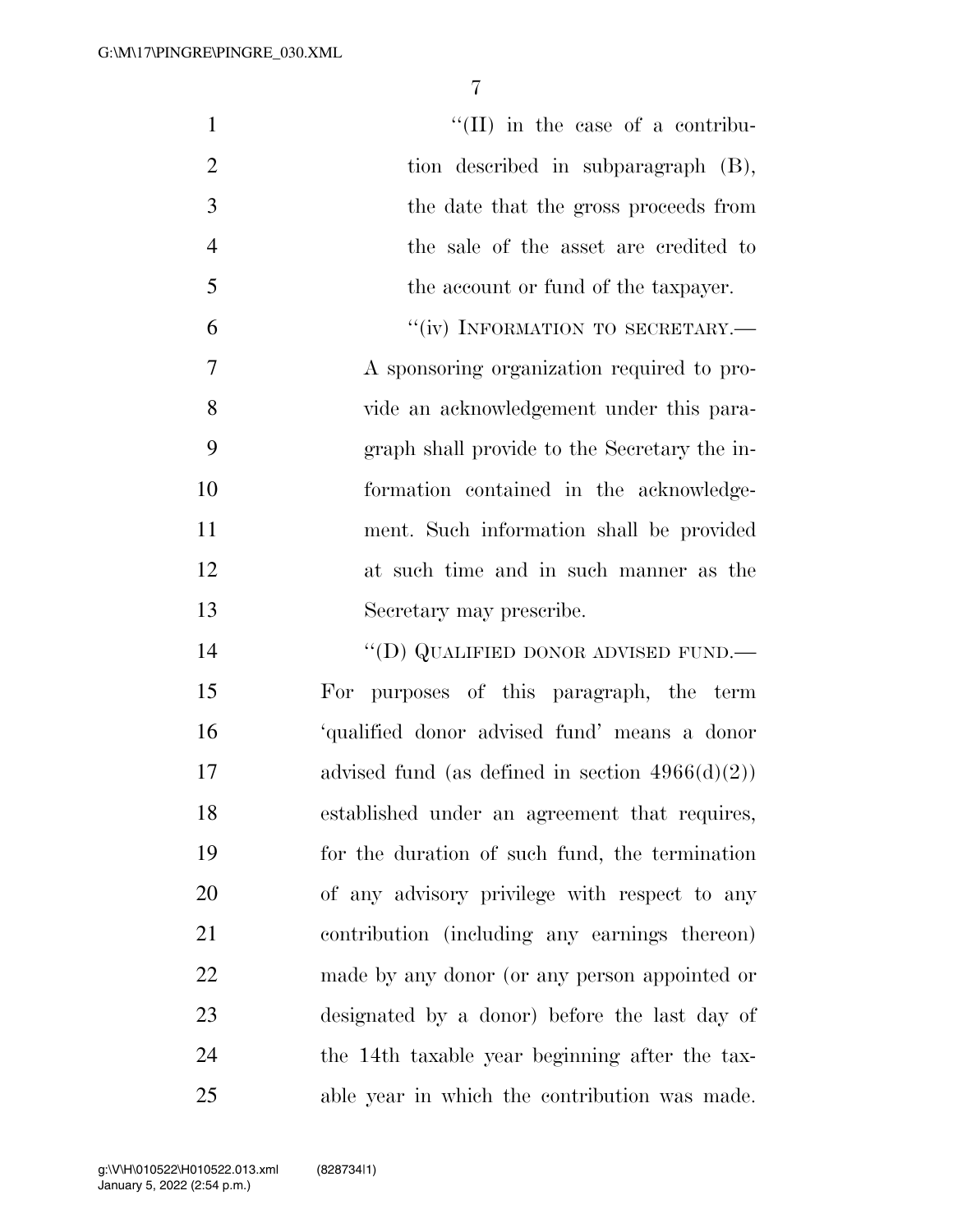| $\mathbf{1}$   | "(E) QUALIFIED COMMUNITY FOUNDATION         |
|----------------|---------------------------------------------|
| $\overline{2}$ | DONOR ADVISED FUND.—For purposes of this    |
| 3              | paragraph—                                  |
| $\overline{4}$ | "(i) IN GENERAL.—The term 'quali-           |
| 5              | fied community foundation donor advised     |
| 6              | fund' means a donor advised fund (as de-    |
| 7              | fined in section $4966(d)(2)$ which is      |
| 8              | owned or controlled by a qualified commu-   |
| 9              | nity foundation and which meets one or      |
| 10             | more of the requirements of clauses (ii) or |
| 11             | (iii).                                      |
| 12             | "(ii) MAXIMUM VALUE OF ADVISORY             |
| 13             | PRIVILEGES.-                                |
| 14             | "(I) IN GENERAL.—A donor ad-                |
| 15             | vised fund meets the requirements of        |
| 16             | this clause if each individual who has      |
| 17             | advisory privileges with respect to         |
| 18             | such fund does not have advisory            |
| 19             | privileges with respect to 1 or more        |
| 20             | donor advised funds held by the quali-      |
| 21             | fied community foundation with an           |
| 22             | aggregate value at any time after the       |
| 23             | date of the enactment of this para-         |
| 24             | graph in excess of $$1,000,000$ .           |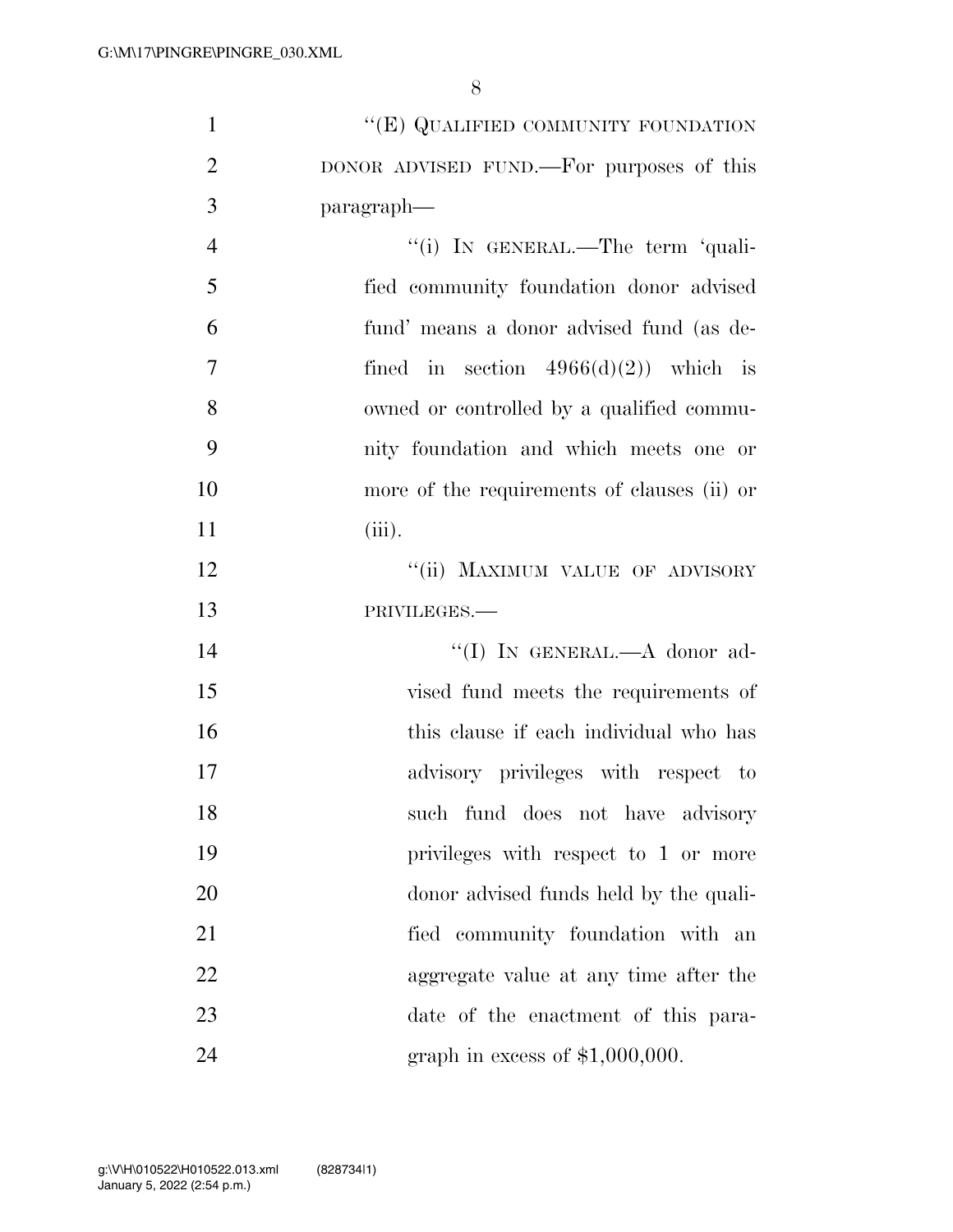| $\mathbf{1}$   | $``(II)$ INFLATION<br>ADJUST-              |
|----------------|--------------------------------------------|
| $\overline{2}$ | MENT.—In the case of any taxable           |
| 3              | year beginning after 2021, the             |
| $\overline{4}$ | $$1,000,000$ amount in subclause (I)       |
| 5              | shall be increased by an amount equal      |
| 6              | to such dollar amount multiplied by        |
| 7              | the cost-of-living adjustment deter-       |
| 8              | mined under section $1(f)(3)$ for the      |
| 9              | calendar year in which the taxable         |
| 10             | year begins, determined by sub-            |
| 11             | stituting in subparagraph $(A)(ii)$        |
| 12             | thereof 'calendar year 2020' for 'cal-     |
| 13             | endar year 2016'. If any amount as         |
| 14             | adjusted under the preceding sentence      |
| 15             | is not a multiple of $$10,000$ , such dol- |
| 16             | lar amount shall be rounded to the         |
| 17             | next lowest multiple of \$10,000.          |
| 18             | "(iii) MINIMUM PAYOUT.—A donor             |
| 19             | advised fund meets the requirements of     |
| 20             | this paragraph if the fund is established  |
| 21             | under an agreement that requires that the  |
| 22             | fund make qualifying distributions (as de- |
| 23             | fined in subparagraph $(A)(ii)$ each cal-  |
| 24             | endar year in an amount not less than 5    |
| 25             | percent of the value of the fund (deter-   |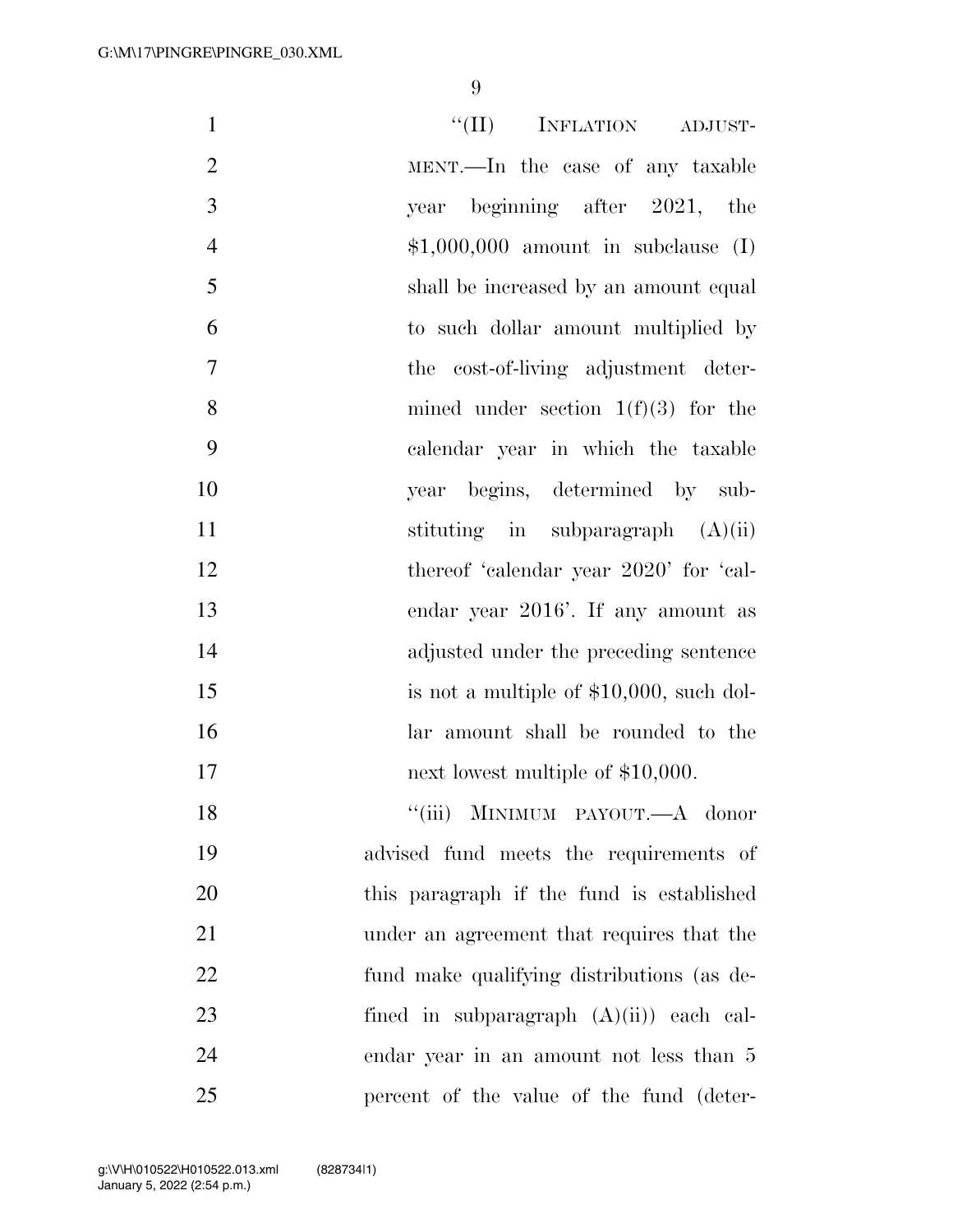| $\mathbf{1}$   | mined as of the last day of the preceding           |
|----------------|-----------------------------------------------------|
| $\overline{2}$ | calendar year).                                     |
| 3              | "(iv) QUALIFIED COMMUNITY FOUN-                     |
| $\overline{4}$ | DATION.—The term 'qualified community               |
| 5              | foundation' means an organization-                  |
| 6              | $\lq (I)$ which is described in section             |
| $\tau$         | 501(c)(3),                                          |
| 8              | "(II) which is organized and op-                    |
| 9              | erated for the purpose of under-                    |
| 10             | standing and serving the needs of a                 |
| 11             | particular geographic community that                |
| 12             | is no larger than 4 States by engaging              |
| 13             | donors and pooling donations to cre-                |
| 14             | ate charitable funds in direct further-             |
| 15             | ance of those needs, and                            |
| 16             | "(III) which holds substantial as-                  |
| 17             | sets (but in no case less than 25 per-              |
| 18             | cent of the organization's total assets)            |
| 19             | outside of donor advised funds.                     |
| 20             | "(v) SPONSORING ORGANIZATION.-                      |
| 21             | The term 'sponsoring organization' has the          |
| 22             | meaning given such term under section               |
| 23             | $4966(d)(1)$ .".                                    |
| 24             | (b) OTHER REQUIREMENTS FOR QUALIFIED DONOR          |
| 25             | ADVISED FUNDS.—Section $170(f)(18)$ of the Internal |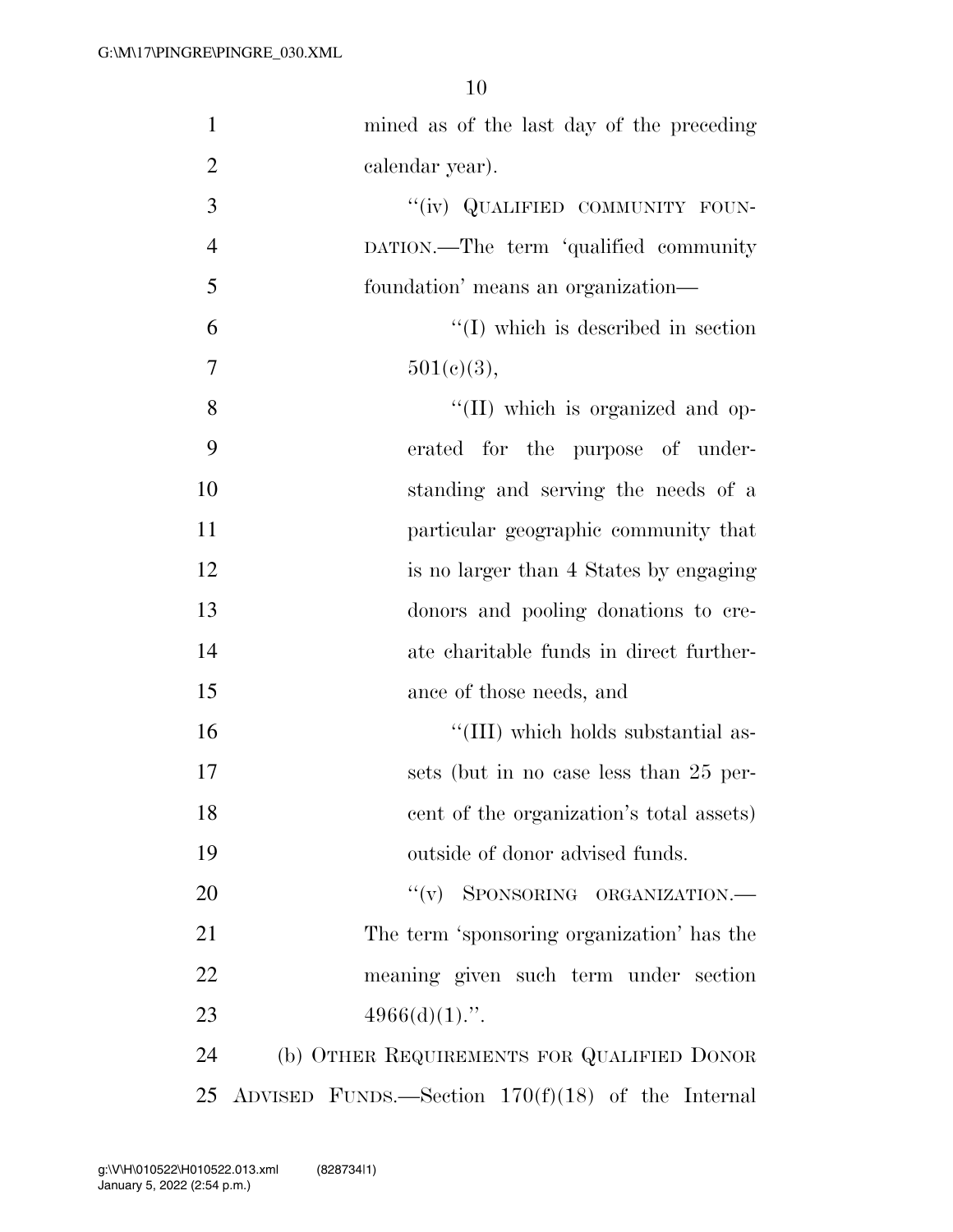Revenue Code of 1986 is amended by striking ''and'' at 2 the end of subparagraph  $(A)(ii)$ , by striking the period at the end of subparagraph (B) and inserting '', and'', and by adding at the end the following new subparagraph:

 ''(C) in the case of a contribution to a qualified donor advised fund (as defined in 7 paragraph  $(19)(D)$ , the taxpayer identifies for the sponsoring organization a preferred organi- zation for the purposes of making distributions of so much of the amount contributed (and any earnings attributable thereto) as has not been distributed before the end of the last day of the 14th taxable year beginning after the taxable year in which the contribution was made.''.

 (c) EFFECTIVE DATE.—The amendments made by this section shall apply to contributions made after the date of the enactment of this Act.

## **SEC. 3. FAILURE OF DONOR ADVISED FUNDS TO DIS-TRIBUTE CONTRIBUTIONS.**

 (a) IN GENERAL.—Subchapter G of chapter 42 of the Internal Revenue Code of 1986 is amended by adding at the end the following new section: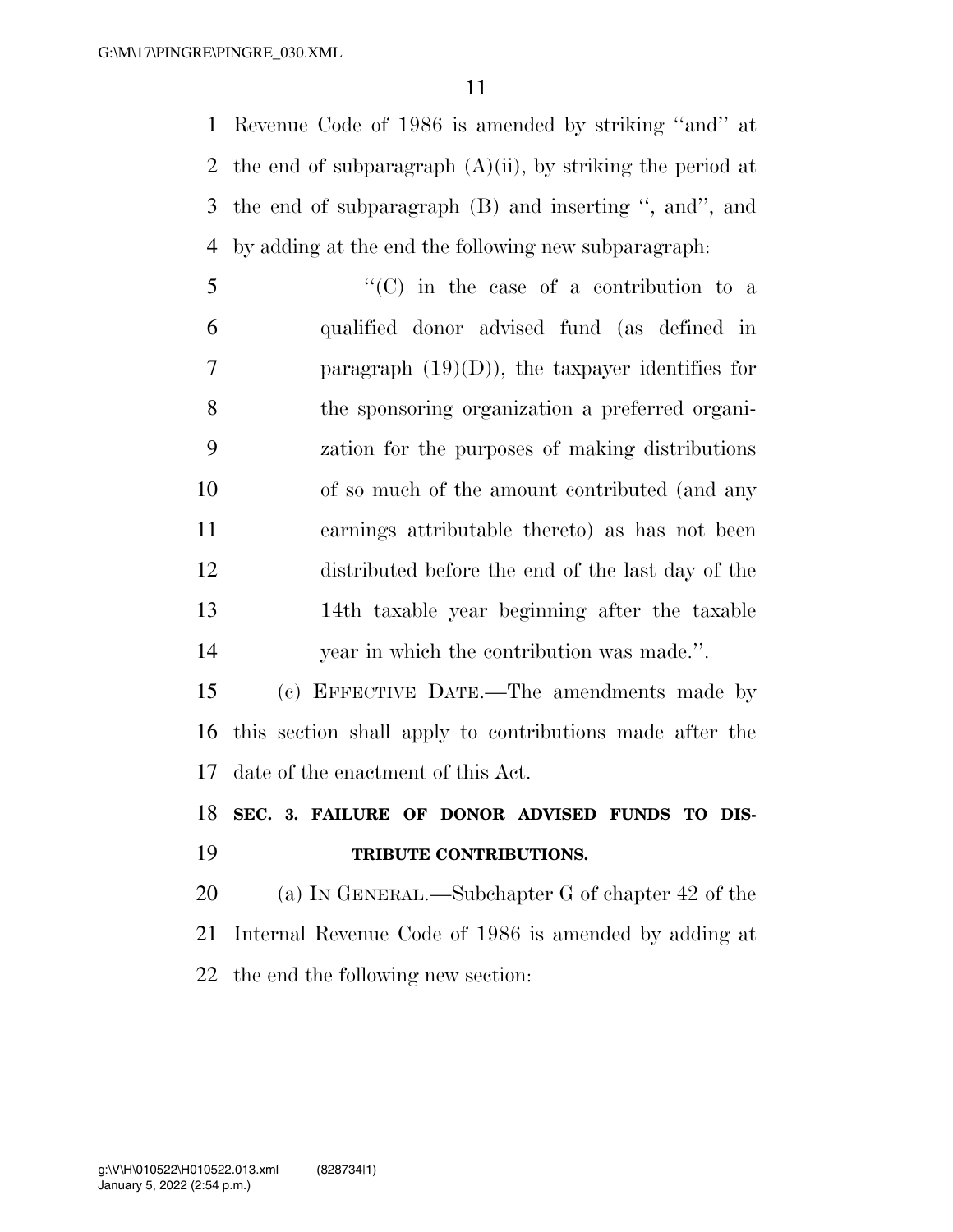### **''SEC. 4967A. FAILURE OF DONOR ADVISED FUNDS TO DIS-TRIBUTE CONTRIBUTIONS.**

 ''(a) IN GENERAL.—In the case of a contribution which is held in a donor advised fund (other than a quali- fied community foundation donor advised fund), there is hereby imposed a tax equal to 50 percent of so much of the portion of such contribution (and any earnings attrib- utable thereto) as has not been distributed by the spon- soring organization in a qualifying distribution before the last day of the sixth month following the last day of the applicable taxable year with respect to such contribution. The tax imposed by this subsection shall be paid by such sponsoring organization.

 ''(b) APPLICABLE TAXABLE YEAR.—For purposes of this section, the term 'applicable taxable year' means—  $\mathcal{L}(1)$  in the case of a contribution to a qualified donor advised fund, the 14th taxable year beginning after the taxable year in which the contribution was made, and

 ''(2) in the case of a contribution to any other donor advised fund (other than a qualified commu- nity foundation donor advised fund), the 49th tax- able year beginning after the taxable year in which the contribution was made.

25 "(c) DEFINITIONS AND OTHER RULES.—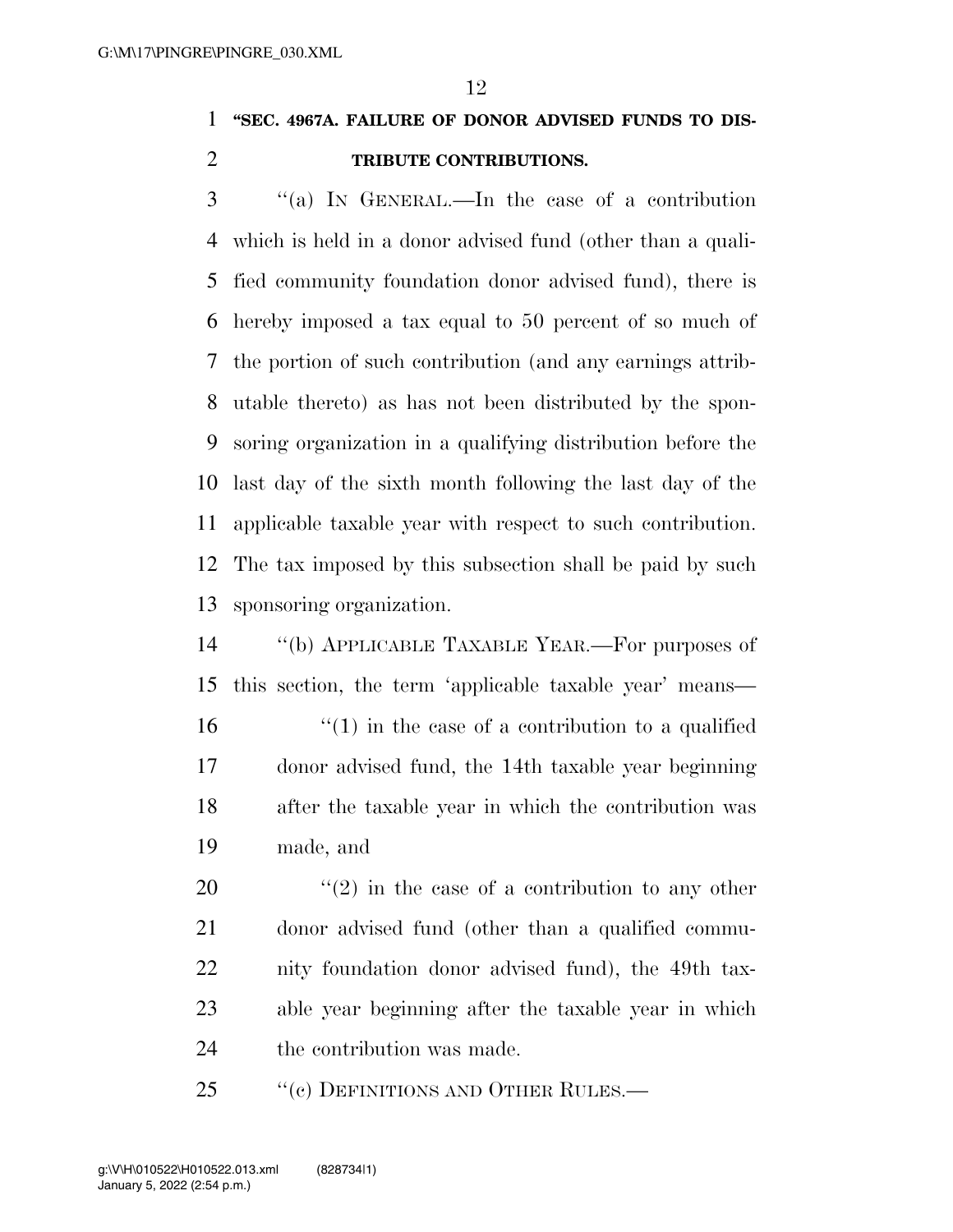| "(1) QUALIFIED DONOR ADVISED FUND.—The                                     |
|----------------------------------------------------------------------------|
| term 'qualified donor advised fund' has the meaning                        |
| given such term under section $170(f)(19)(D)$ .                            |
| (2)<br>QUALIFIED COMMUNITY FOUNDATION                                      |
| DONOR ADVISED FUND.—The term 'qualified com-                               |
| munity foundation donor advised fund' has the                              |
| meaning given such term under<br>section                                   |
| $170(f)(19)(E)$ .                                                          |
| "(3) QUALIFYING DISTRIBUTION.—The<br>term                                  |
| 'qualifying distribution' has the meaning given such                       |
| term under section $170(f)(19)(A)(ii)$ .                                   |
| "(4) ORDERING RULE.—Rules similar to the                                   |
| rules of section $170(f)(19)(A)(iii)$ shall apply for                      |
| purposes of this section.".                                                |
| (b) CONFORMING AMENDMENT.—The table of sec-                                |
| tions for subchapter G of chapter 42 of such Code is                       |
| amended by adding at the end the following new item.                       |
| "Sec. 4967A. Failure of donor advised funds to distribute contributions.". |
| (c) EFFECTIVE DATE.—The amendments made by                                 |
| this section shall apply to contributions made after the                   |
|                                                                            |

20 date of the enactment of this Act.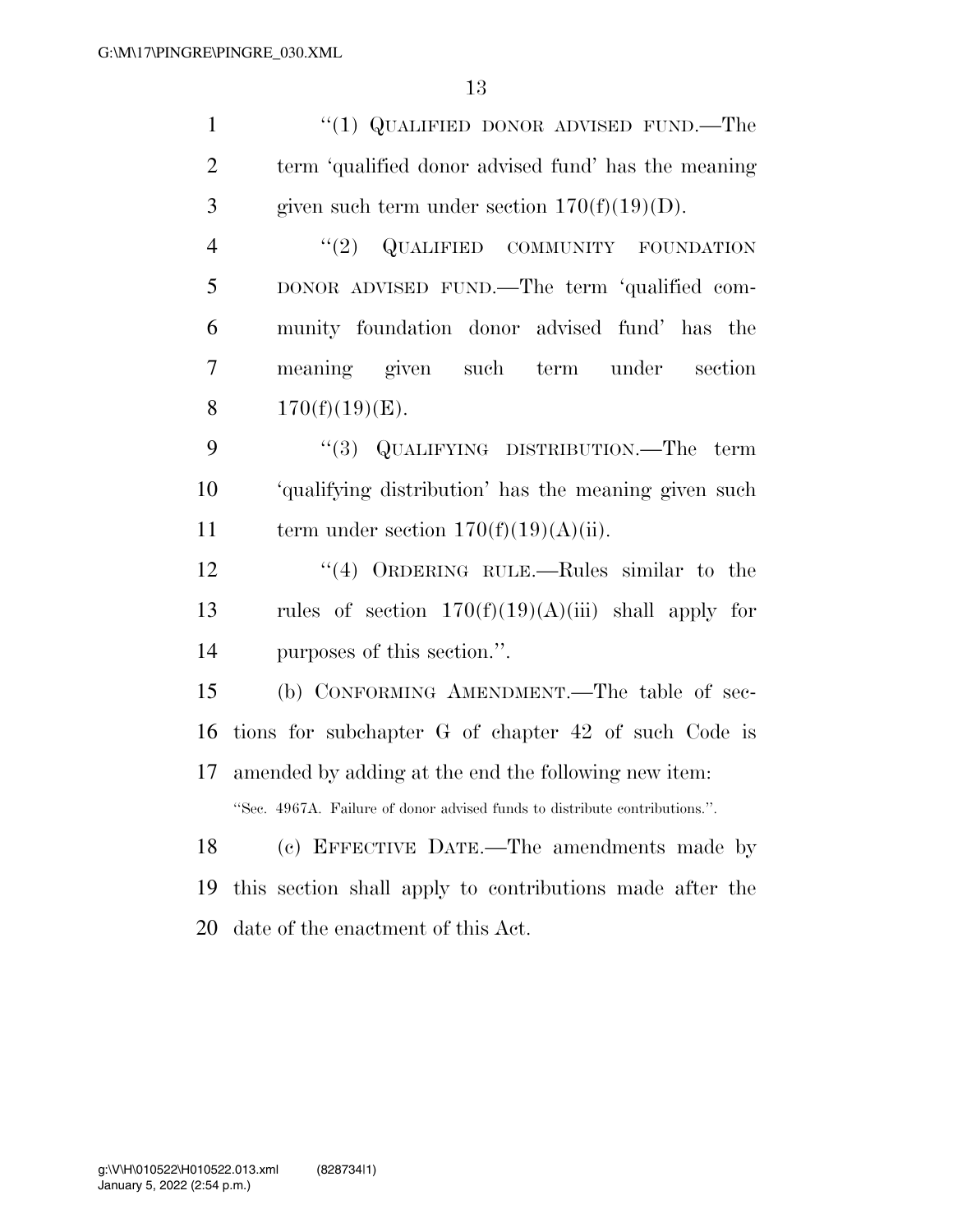| $\mathbf{1}$   | SEC. 4. TREATMENT OF PRIVATE FOUNDATION ADMINIS-          |
|----------------|-----------------------------------------------------------|
| $\overline{2}$ | TRATIVE EXPENSES PAID TO DISQUALIFIED                     |
| 3              | PERSONS.                                                  |
| $\overline{4}$ | (a) IN GENERAL.—Section $4942(g)$ of the Internal         |
| 5              | Revenue Code of 1986 is amended by adding at the end      |
| 6              | the following new paragraph:                              |
| 7              | "(5) DISALLOWANCE OF ADMINISTRATIVE EX-                   |
| 8              | PENSES PAID TO DISQUALIFIED PERSONS.-                     |
| 9              | "(A) IN GENERAL.—For purposes of para-                    |
| 10             | $graph (1)(A)$ , administrative expenses paid to          |
| 11             | any person described in subparagraph (B) shall            |
| 12             | not be treated as a qualifying distribution.              |
| 13             | "(B) PERSON DESCRIBED.—A person is                        |
| 14             | described in this subparagraph if such person is          |
| 15             | a disqualified person (as defined in section              |
| 16             | $4946(a)(1)$ with respect to the private founda-          |
| 17             | tion, other than a foundation manager (as de-             |
| 18             | fined in section $4946(b)(1)$ of such private             |
| 19             | foundation who is not a member of the family              |
| 20             | (as defined in section $4946(d)$ ) of any indi-           |
| 21             | vidual described in subparagraph $(A)$ or $(C)$ of        |
| 22             | section $4946(a)(1)$ .".                                  |
| 23             | (b) EFFECTIVE DATE.—The amendment made by                 |
| 24             | this section shall apply to taxable years beginning after |
|                |                                                           |

December 31, 2021.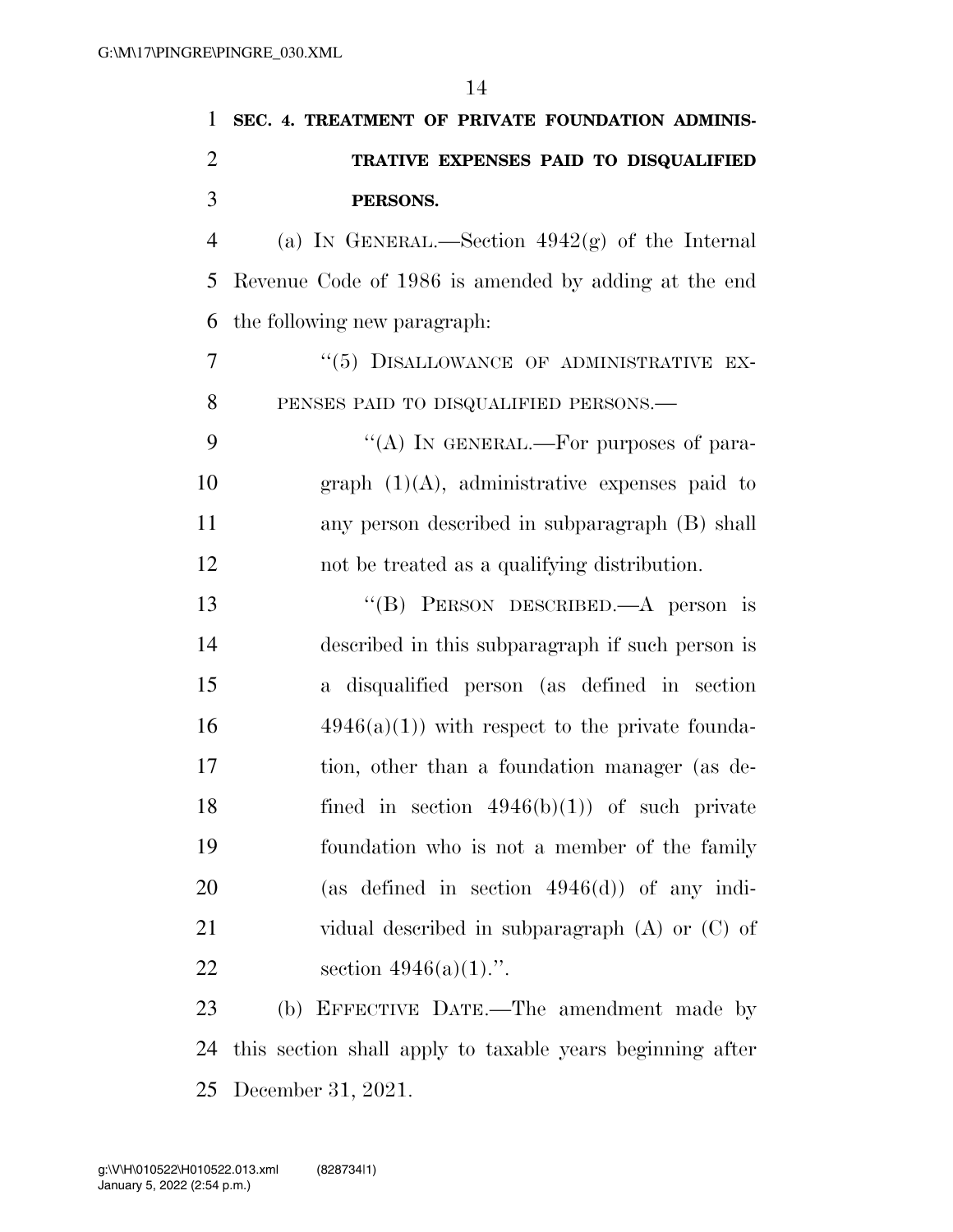| $\mathbf{1}$   | SEC. 5. TREATMENT OF DISTRIBUTIONS TO DONOR AD-             |
|----------------|-------------------------------------------------------------|
| $\overline{2}$ | VISED FUNDS FROM PRIVATE FOUNDATIONS.                       |
| 3              | (a) PROHIBITION ON TREATMENT AS QUALIFYING                  |
| 4              | DISTRIBUTIONS.—                                             |
| 5              | (1) IN GENERAL.—Section $4942(g)(1)(A)$ of the              |
| 6              | Internal Revenue Code of 1986 is amended by strik-          |
| 7              | ing "paragraph (3), or" and inserting "paragraph            |
| 8              | $(3)$ , or $(iii)$ a sponsoring organization (as defined in |
| 9              | section $4966(d)(1)$ if such contribution will be held      |
| 10             | in a donor advised fund (as defined in section              |
| 11             | $4966(d)(2)$ , except as provided in paragraph $(3)$ ,      |
| 12             | $\mathbf{or}''$ .                                           |
| 13             | CONFORMING AMENDMENT.-Section<br>(2)                        |
| 14             | $4942(g)(3)$ is amended by striking "(i) or (ii)" and       |
| 15             | inserting $\lq\lq(i)$ , (ii), or (iii)".                    |
| 16             | (b) REPORTING.—Section $6033(c)$ of the Internal            |
| 17             | Revenue Code of 1986 is amended—                            |
| 18             | $(1)$ by redesignating paragraphs $(1)$ and $(2)$ as        |
| 19             | paragraphs $(2)$ and $(3)$ , respectively,                  |
| 20             | $(2)$ by inserting before paragraph $(2)$ (as redes-        |
| 21             | ignated) the following new paragraph.                       |
| 22             | $"(1)$ the private foundation shall include in its          |
| 23             | annual return under this section information on—            |
| 24             | $\lq\lq$ the amount of any contribution to a                |
| 25             | sponsoring organization (as defined in section              |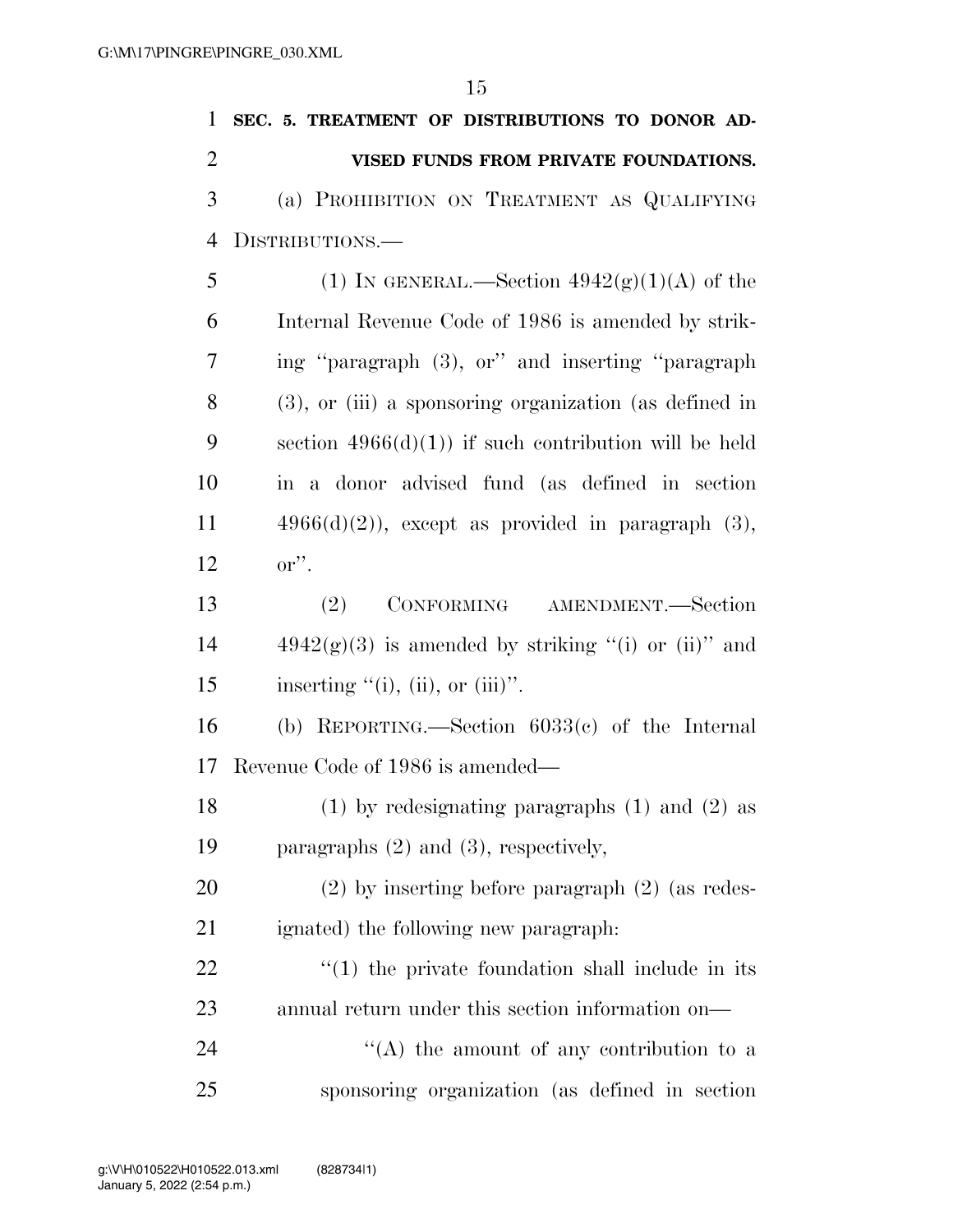| $\mathbf{1}$   | $4966(d)(1)$ which will be held in a donor ad-          |
|----------------|---------------------------------------------------------|
| $\overline{2}$ | vised fund (as defined in section $4966(d)(2)$ ),       |
| 3              | "(B) the sponsoring organization to which               |
| $\overline{4}$ | such contribution was made, and                         |
| 5              | $\lq\lq$ (C) the donation advice given to such or-      |
| 6              | ganization (if any),", and                              |
| 7              | $(3)$ in the matter following paragraph $(3)$ (as       |
| 8              | redesignated) by striking "paragraph (1)" and in-       |
| 9              | serting "paragraph $(2)$ ".                             |
| 10             | (c) EFFECTIVE DATES.—                                   |
| 11             | (1) PROHIBITION.—The amendment made by                  |
| 12             | subsection (a) shall apply to distributions made after  |
| 13             | December 31, 2021.                                      |
| 14             | (2) REPORTING.—The amendments made by                   |
| 15             | subsection (b) shall apply to returns required to be    |
| 16             | filed after December 31, 2021.                          |
| 17             | SEC. 6. TREATMENT OF CONTRIBUTIONS FROM DONOR AD-       |
| 18             | VISED FUNDS FOR PURPOSES OF DETER-                      |
| 19             | MINING PUBLIC SUPPORT.                                  |
| 20             | (a) PRIVATE FOUNDATIONS.—Section 509 of the In-         |
| 21             | ternal Revenue Code of 1986 is amended by adding at the |
| 22             | end the following new subsection:                       |
| 23             | "(g) SPECIAL RULES FOR SUPPORT FROM DONOR               |
| 24             | <b>ADVISED FUNDS.—</b>                                  |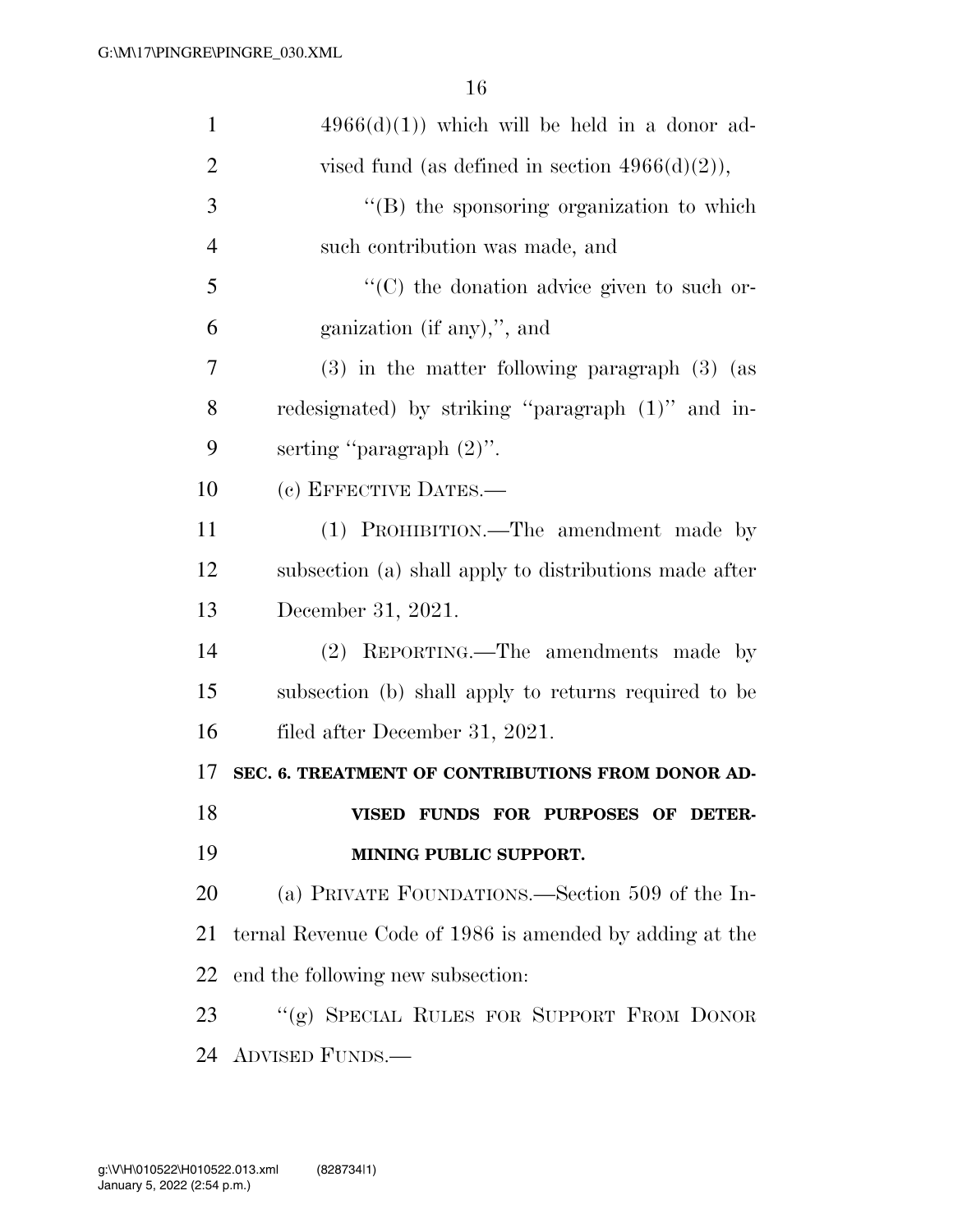| $\mathbf{1}$   | "(1) IN GENERAL.—For purposes of subsection          |
|----------------|------------------------------------------------------|
| $\overline{2}$ | $(a)(2)$ , except as otherwise provided in this sub- |
| 3              | section, all amounts received from sponsoring orga-  |
| $\overline{4}$ | nizations (as defined in section $4966(d)(1)$ )—     |
| 5              | "(A) shall not be treated as support re-             |
| 6              | ceived from an organization described in section     |
| 7              | $170(b)(1)(A)$ , and                                 |
| 8              | "(B) shall be treated as support received            |
| 9              | from one person.                                     |
| 10             | $``(2)$ EXCEPTION WHERE DONOR IDENTIFIED.—           |
| 11             | In the case of support from a sponsoring organiza-   |
| 12             | tion which is provided from funds which are identi-  |
| 13             | fied with a donor to a donor advised fund (as de-    |
| 14             | fined in section $4966(d)(2)$ and the sponsoring or- |
| 15             | ganization identifies such donor, such support shall |
| 16             | be treated as provided by such donor.                |
| 17             | "(3) EXCEPTION FOR AMOUNTS NOT CONTRIB-              |
| 18             | UTED FROM DONOR ADVISED FUNDS. - Paragraph           |
| 19             | (1) shall not apply to any amount if the sponsoring  |
| 20             | organization specifies that—                         |
| 21             | $\lq\lq$ the amount is not a distribution from       |
| 22             | a donor advised fund (as so defined), and            |
| 23             | "(B) no donor (or any person appointed or            |
| 24             | designated by such donor) had advisory privi-        |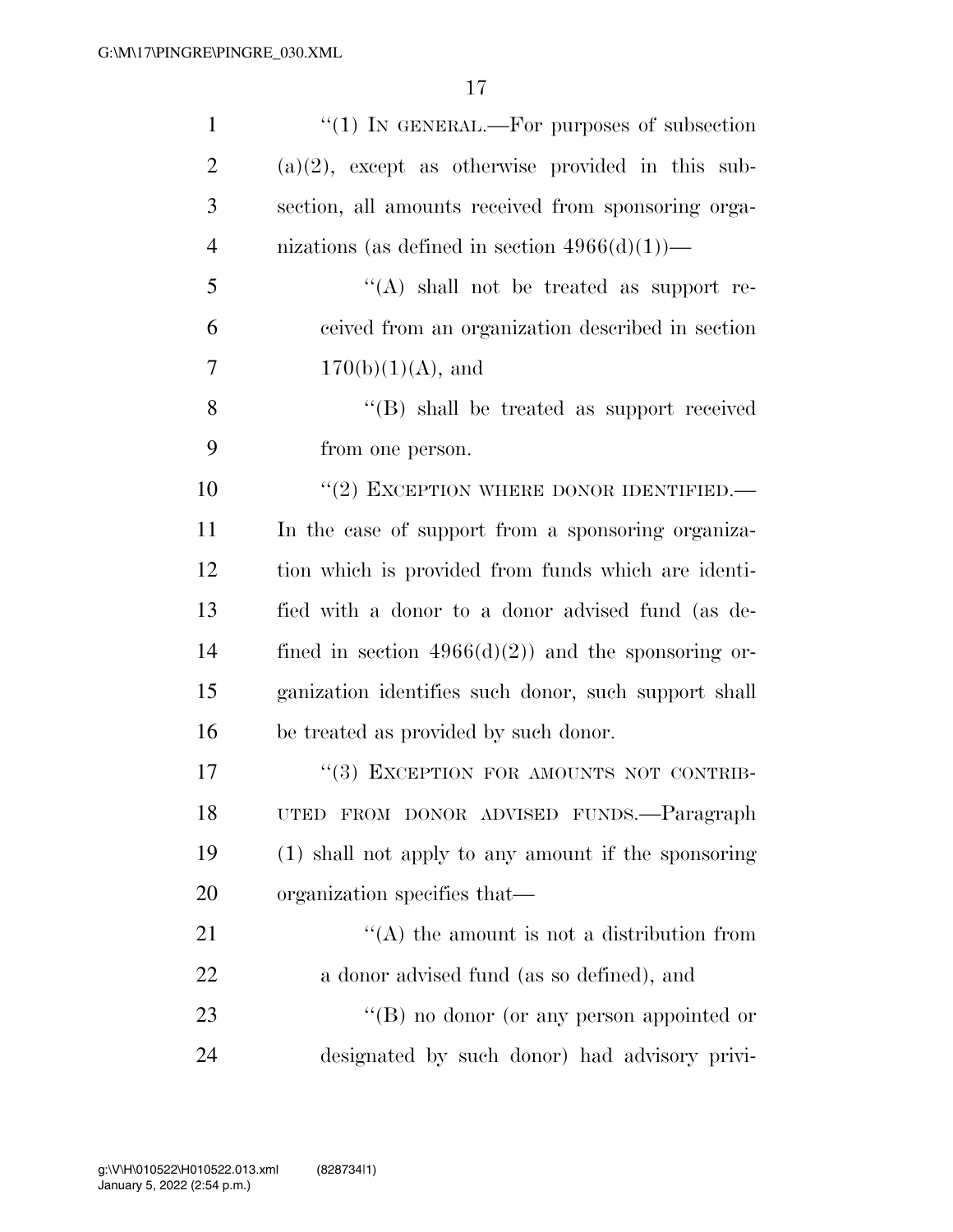leges with respect to the provision of the sup-port.''.

 (b) DETERMINATION OF CONTRIBUTION LIMITA-4 TIONS.—Section  $170(b)(1)(A)$  of such Code is amended by adding at the end the following: ''For purposes of clause 6 (vi), rules similar to the rules of section  $509(g)$  shall apply.''.

 (c) EFFECTIVE DATE.—The amendments made by this section shall apply to contributions made in taxable years beginning after the date of the enactment of this Act.

 **SEC. 7. EXEMPTION FROM TAX ON INVESTMENT INCOME FOR CERTAIN PRIVATE FOUNDATIONS MAK- ING SIGNIFICANT QUALIFYING DISTRIBU-TIONS.** 

 (a) IN GENERAL.—Section 4940 of the Internal Rev- enue Code of 1986 is amended by adding at the end the following new subsection:

19 "'(e) EXEMPTION FOR FOUNDATIONS MAKING SIG- NIFICANT QUALIFYING DISTRIBUTIONS.—No tax shall be imposed by this section for any taxable year on any private foundation if such private foundation makes qualifying 23 distributions (as defined in section  $4942(g)$ ) during such taxable year in an amount that is not less than 7 percent of the excess of—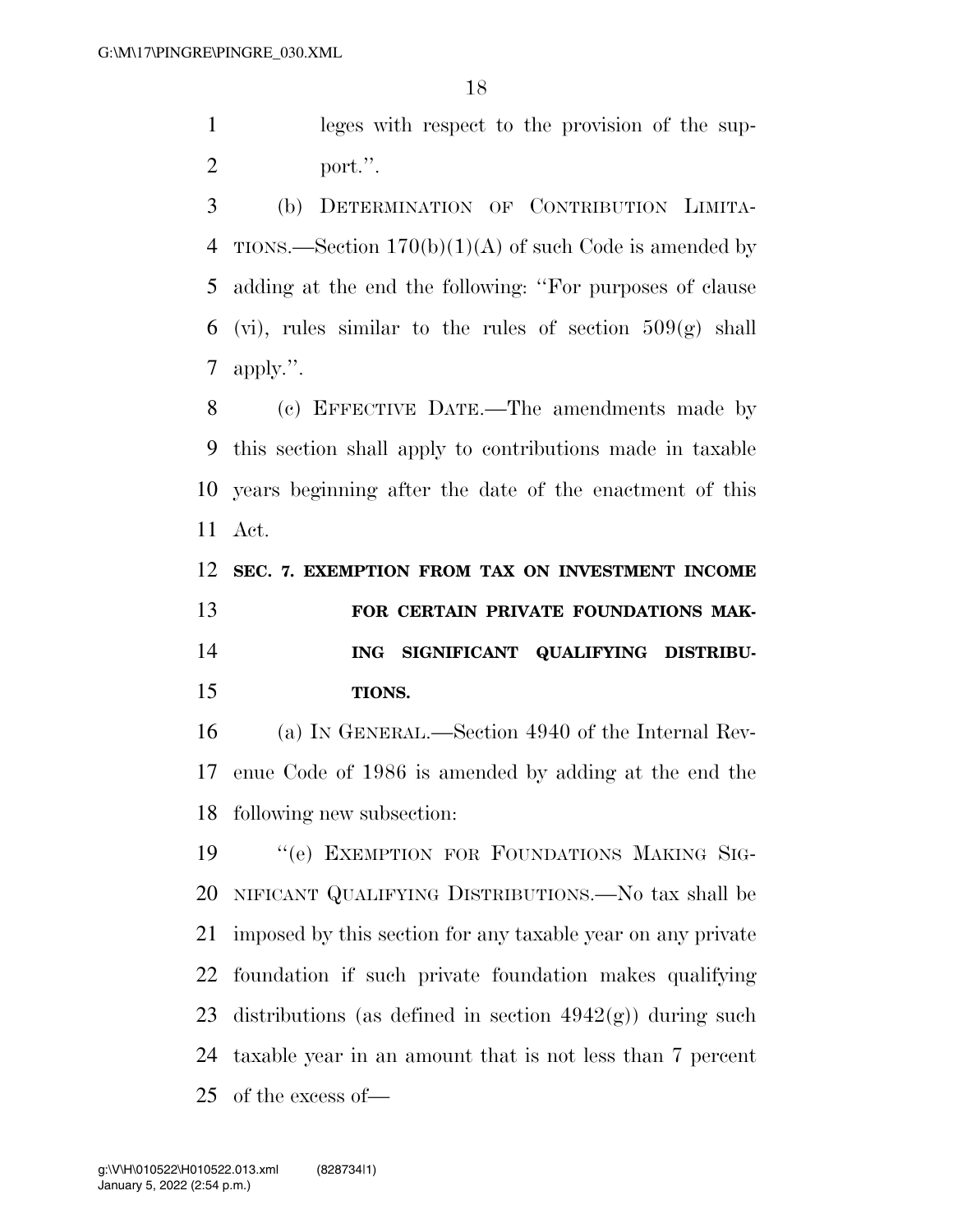1 ''(1) the aggregate fair market value of all as- sets of the foundation (other than those which are used (or held for use) directly in carrying out the foundation's exempt purpose) determined as of the first date of the taxable year, over  $(2)$  the acquisition indebtedness with respect to such assets (determined under section  $514(e)(1)$ .". (b) EFFECTIVE DATE.—The amendment made by this section shall apply to taxable years beginning after the date of the enactment of this Act. **SEC. 8. EXEMPTION FROM TAX ON INVESTMENT INCOME OF LIMITED-DURATION PRIVATE FOUNDA- TIONS.**  (a) IN GENERAL.—Section 4940 of the Internal Rev- enue Code of 1986, as amended by section 7, is amended by adding at the end the following new subsection: 18 "(f) EXEMPTION FOR LIMITED-DURATION FOUNDA- TIONS.— 20 "(1) EXEMPTION.— 21 ""(A) In GENERAL.—No tax shall be im- posed by subsection (a) on any private founda- tion if such private foundation meets the re-24 quirements of subparagraph (B).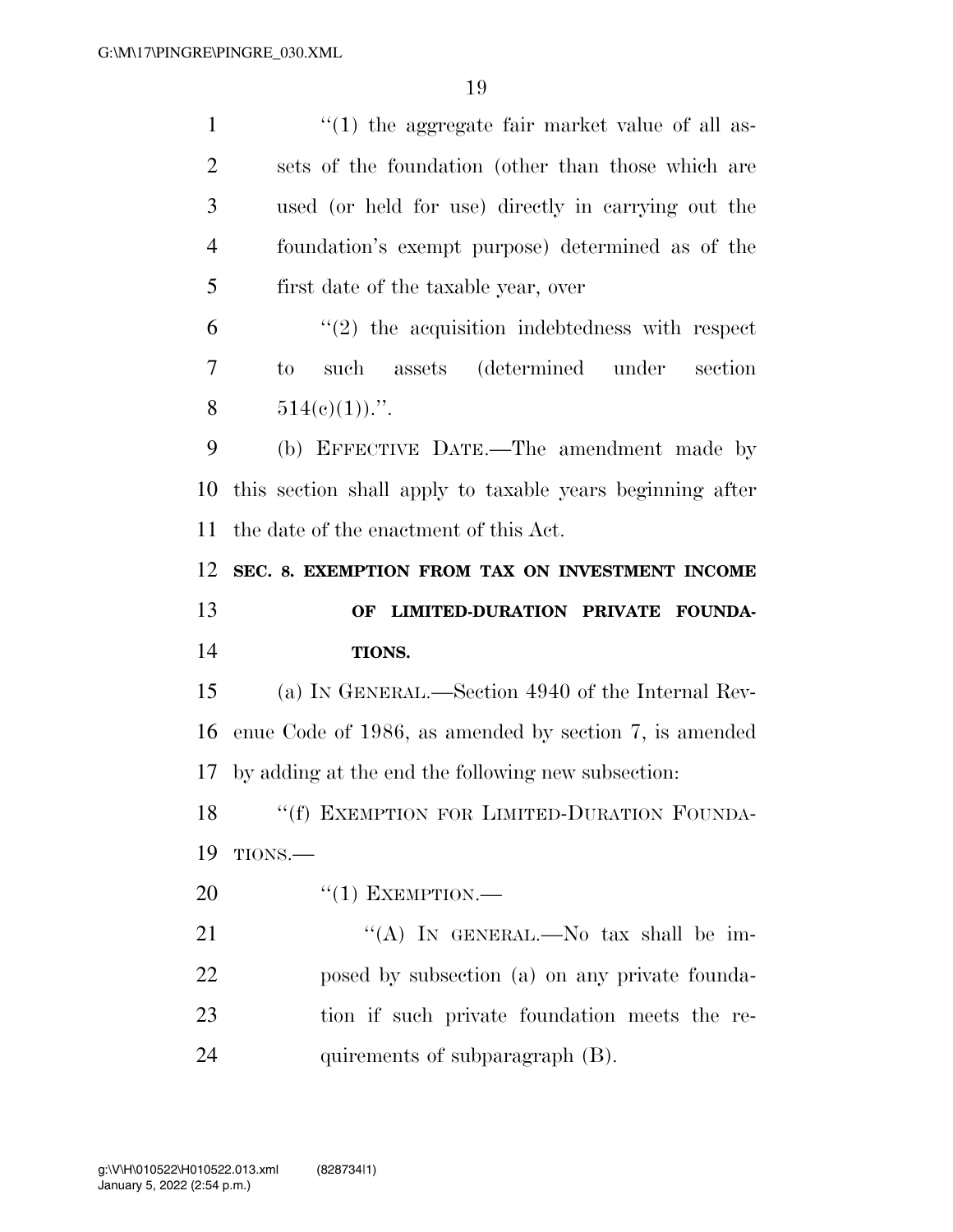| $\mathbf{1}$   | "(B) REQUIREMENTS.—A private founda-                            |
|----------------|-----------------------------------------------------------------|
| $\overline{2}$ | tion meets the requirements of this subpara-                    |
| 3              | graph if, at the time of its establishment and                  |
| $\overline{4}$ | at all times thereafter—                                        |
| 5              | "(i) such private foundation has a du-                          |
| 6              | ration specified in its governing documents                     |
| 7              | of not more than 25 years, and                                  |
| 8              | "(ii) such private foundation makes                             |
| 9              | distributions to disqualified private<br>$\mathbf{n}\mathbf{o}$ |
| 10             | foundations.                                                    |
| 11             | "(C) DISQUALIFIED PRIVATE FOUNDA-                               |
| 12             | TION.—For purposes of this subsection, the                      |
| 13             | term disqualified private foundation means,                     |
| 14             | with respect to the private foundation described                |
| 15             | in subparagraph (B), another private founda-                    |
| 16             | tion with respect to which there is a disqualified              |
| 17             | person who is also a disqualified person with re-               |
| 18             | spect to such private foundation described in                   |
| 19             | subparagraph $(B)$ .                                            |
| 20             | $``(2)$ RECAPTURE TAX.—                                         |
| 21             | "(A) IN GENERAL.—If—                                            |
| 22             | "(i) no tax is imposed under sub-                               |
| 23             | section (a) on a private foundation by rea-                     |
| 24             | son of paragraph (1), and                                       |
| 25             | "(ii) such private foundation—                                  |